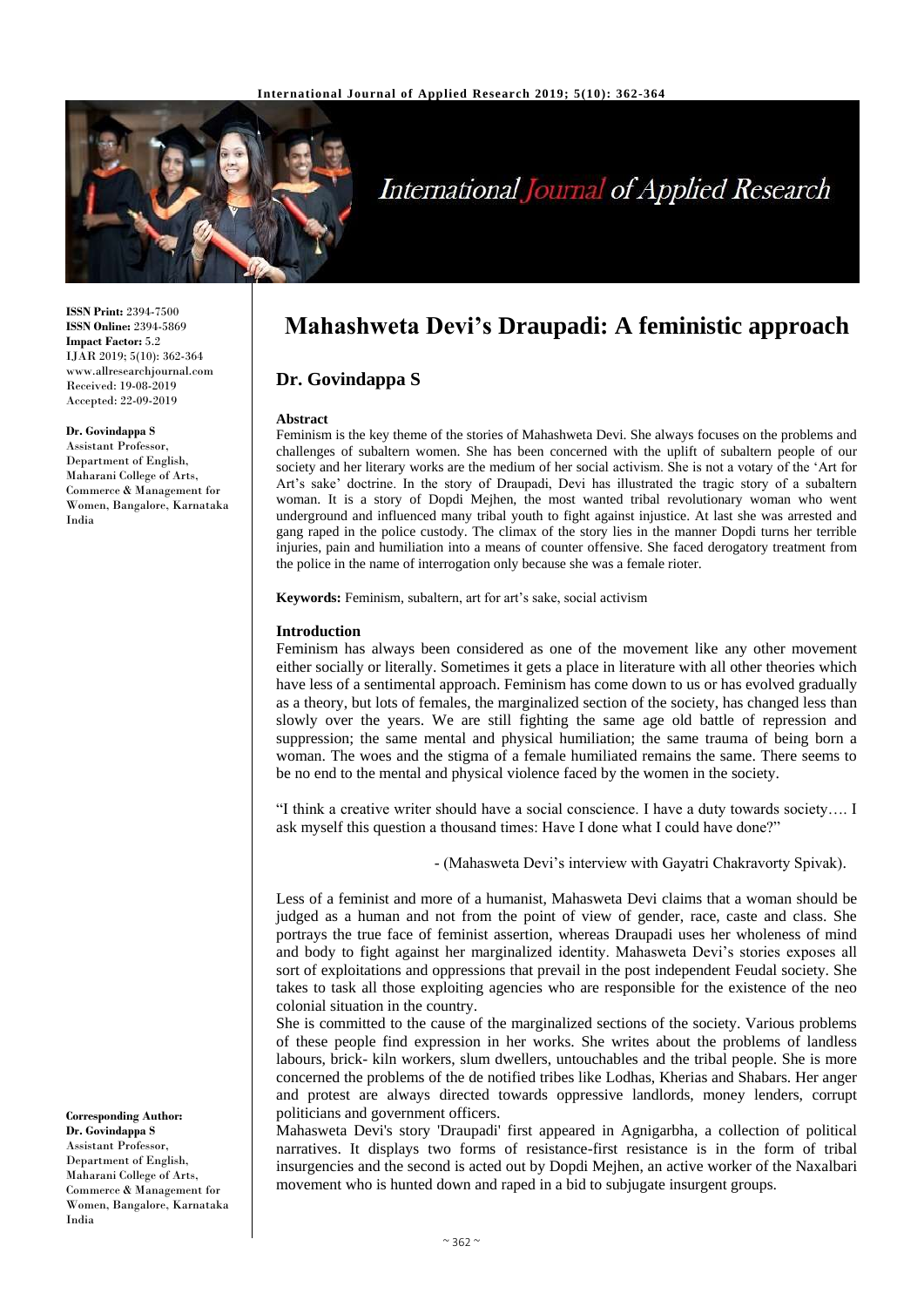The female protagonist, Draupadi, who is a tribal insurgent, gets captured during her outrageous tribal uprisings against the government. After her capture, she is beguiled for giving information about her companions. Because of her dedication, she is subjected to third degree in police custody; till the government officer Senanayak gives orders to "Make her. Do the needful," She is brutally subjected to gang rape through the endless silent suffering night. After this barbaric act of violating the female honour Draupadi proceeds daringly towards Senanayak and, she confronts her exploiters naked and bleeding, thereby making the rapists I shameful of how to face this unexpected situation, and the reader distressed and sorry for their cruelty.

In "Draupadi," when we first encounter our protagonist Dopdi, she is living in the Jharkhani forest with a group of Naxalite rebels referred to as the "young gentlemen." The fact that such behaviour is unorthodox for a woman of the Santal tribe is brought out when Dopdi harkens back to times past with nostalgia and adoration: "Dopdi felt proud of her forefathers. They stood guard over their women's blood in black armor".

These reminiscences reveal several significant facts about the Santal tribe. Firstly, women were clearly "protected" by the men of the tribe as the phrase "stood guard over their women's blood" implies. Secondly, as a group that expected and received such patriarchal "protection," the women seem not to have engaged in warfare for Dopdi does not mention forefathers in this regard. Thus the proud reference to the "black armour" of the forefathers is also significant, as this seems to indicate that the Santal men were perhaps (good) warriors. Clearly then Dopdi's existence in the forest as a militant in the Naxalite movement, among strange men, bereft of the protection of her husband Dulna, is transgressive. The question then is, does she emerge as an agent? In order to answer this query an examination of Dopdi's role in the movement is important. To speculate upon this role, we have to consider the Mahabharata itself. The Mahabharata contains instances of various kinds of kinship structure and various styles of marriage. It is Draupadi who provides the only example of polyandry, not a common system of marriage in India. She is married to the five sons of the impotent Pandu. Within the Patriarchal and Patronymic Context, she is exceptional indeed singular in the sense of odd unpaired uncoupled. Her husbands since they are husbands rather than lovers are 'Legitimately pluralized'. No acknowledgment of paternity can secure the name of the father for the child of such a mother.

Captured prisoners are usually subjected to repeated cycles of torture. Particularly when high profile prisoners are captured, the captors often take turns to inflict torture individually. In the case of women, they are repeatedly raped by the official personnel until they concede, thus signifying the triumph of patriarchal subjugation over the marginalized female. This form of political intimidation is not instigated by any individual or a group, it is often means on the part of the state to exert their control over dissenting people. Dopdi's long-awaited capture created a similar environment of enthusiasm and relief in the camp. The incapability of the General and other government personnel to apprehend a woman over the years actually challenged their masculine identity. As such, by engaging in the act of rape and torture, they attempted to re- establish their physical authority over Dopdi. At the same time, torture seems to have been conceptualized as a form of entertainment to break the monotony of the quotidian. Moreover, while the General was sympathetic to the doctrine of insurgents like Dopdi, he believed in the ideology that in order to destroy the enemy he had to become one.

Thus, the fine line between the pre-conceived notions of "civilized' and "savage" gets blurred. The actions of the General actually enabled the creation of a space of violence to justify his own ends. In his attempt to interchange ranks, the physical torture and psychological humiliation that was inflicted on Dopdi under his command actually consolidated the culture of violence which his civilized intellectual selfhad previously condemned. When she defies the General by refusing to cover her disfigured body at the end of the narrative, she "figuratively forces her captors to confront an image of their own brutality, for which her exposed and mutilated body becomes a signifier".

Mahashweta Devi reimagines the portrayal of mythical Draupadi by situating her in the contemporary sociopolitical and historical backdrop of the Naxalite Movement in Bengal. Quoting Sharma, "Instead of destroying the intricacies of myths she indulges with these deconstructive theories to eventually recast them as the metaphors of empowerment and affirmation." In the narrative, Mahashweta introduced us to Dopdi as part of a conversation between two armed personnel, who were examining the two versions of her name - "Draupadi" and "Dopdi". While the differences in pronunciation merely distinguish between the Sanskritised and the tribalised form of the word "Draupadi", Dopdi is a reimagined and demythicised avatar of the eponymous Draupadi from Mahabharata. When Draupadi's eldest husband lost her to the Kauravas in a game of dice, she did not emerge as a heroine in her own right. Though her status as a polyandrous woman situated her in an apparent position of authority over the five Pandava brothers, she was reduced to nothing but a commodity which the eldest brother staked at the game. Instead of generating her own narrative of defiance, she turned to the incarnate Krishna as the Kauravas began to disrobe her in public. It was Krishna's divine intervention that preserved the "dignity'" of Draupadi in the ancient epic. The character of Dopdi, on the other hand, has been thoroughly reimagined by Mahasweta. She was easily disrobed by the armed personnel and repeatedly raped throughout the night on the day of her capture. This story represents the upper class story where so called God is present saving her. However, her position among her husband give the reader a strange idea of her legitimized pluralization in Singularity which completely limited. In Dopdi' life, no god can save her. She is brutally gang raped and leaving carelessly on the floor.

Later she did not show any signs of mortification and questioned the guard proudly when he ordered her to enter the General's tent. As a symbol of defiance, Dopdi refused to cover her mutilated body and tore the piece of clothing she was offered. In spite of the fact that she was naked and vulnerable, she declared that there was not a single man around her who could make her feel undignified. As Dopdi pushed the General back with her bruised breasts, he was genuinely terror-stricken by an unarmed captive for the first time Instead of relying on male intervention, Dopdi engendered her own instrument of resistance. Unlike her legendary counterpart, Dopdi countered the patriarchal construct of "sexual honour" and transformed her